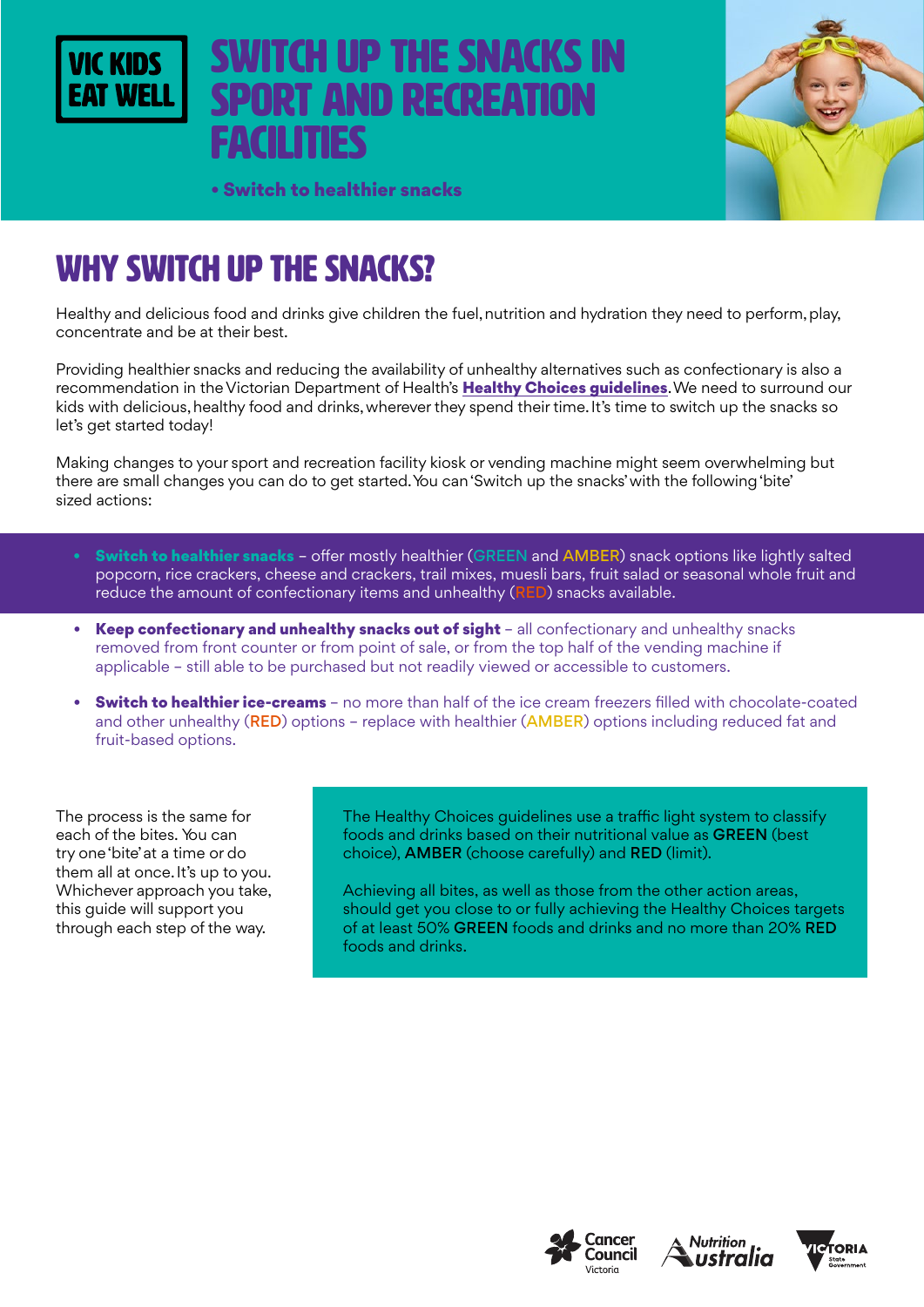# switch to healthier snacks – WHAT'S INVOLVED?

The 'Switch to healthier snacks' bite includes offering mostly healthier GREEN and AMBER snack options, including:

- plain or lightly salted popcorn
- plain or flavoured rice crackers
- cheese and cracker packs
- trail mixes (i.e. dried fruit and nut/seed mixes)
- fresh fruit snacks, such as seasonal fruit, mixed fruit salad or fruit kebabs served with reduced fat yoghurt
- yoghurt tubs, plain or flavoured (preferably reduced fat)
- dip and cracker packs or dip and vegetable sticks
- small fruit and nut-based snack bars or muesli bars.

The 'Switch to healthier snacks' bite also includes reducing the amount of confectionary items and unhealthy **RED** snacks available. Confectionary includes:

- chocolate bars, including bars made with cacao nibs
- lollies, such as jellies/gummies, hard candy, liquorice and lollipops
- fudge
- chocolate or yoghurt-coated products (including nuts, snack bars, etc.).

#### Other unhealthy RED snacks include:

- potato/corn/vegetable chips, crisps, puffs
- flavoured popcorn
- some large snack bars
- sweet biscuits, cakes and muffins.

To **switch to healthier snacks**, follow our three simple steps:



Start by using **[FoodChecker](https://foodchecker.heas.health.vic.gov.au/)** to review what confectionary and unhealthy snacks are currently available at the facility. This will help identify which snacks should be replaced.

Note: if you've already done this, move onto the next step.

All snacks classified as RED in FoodChecker are considered unhealthy snacks. These will be the snacks you can consider reducing or removing altogether. Healthier snacks are classified as GREEN or AMBER.







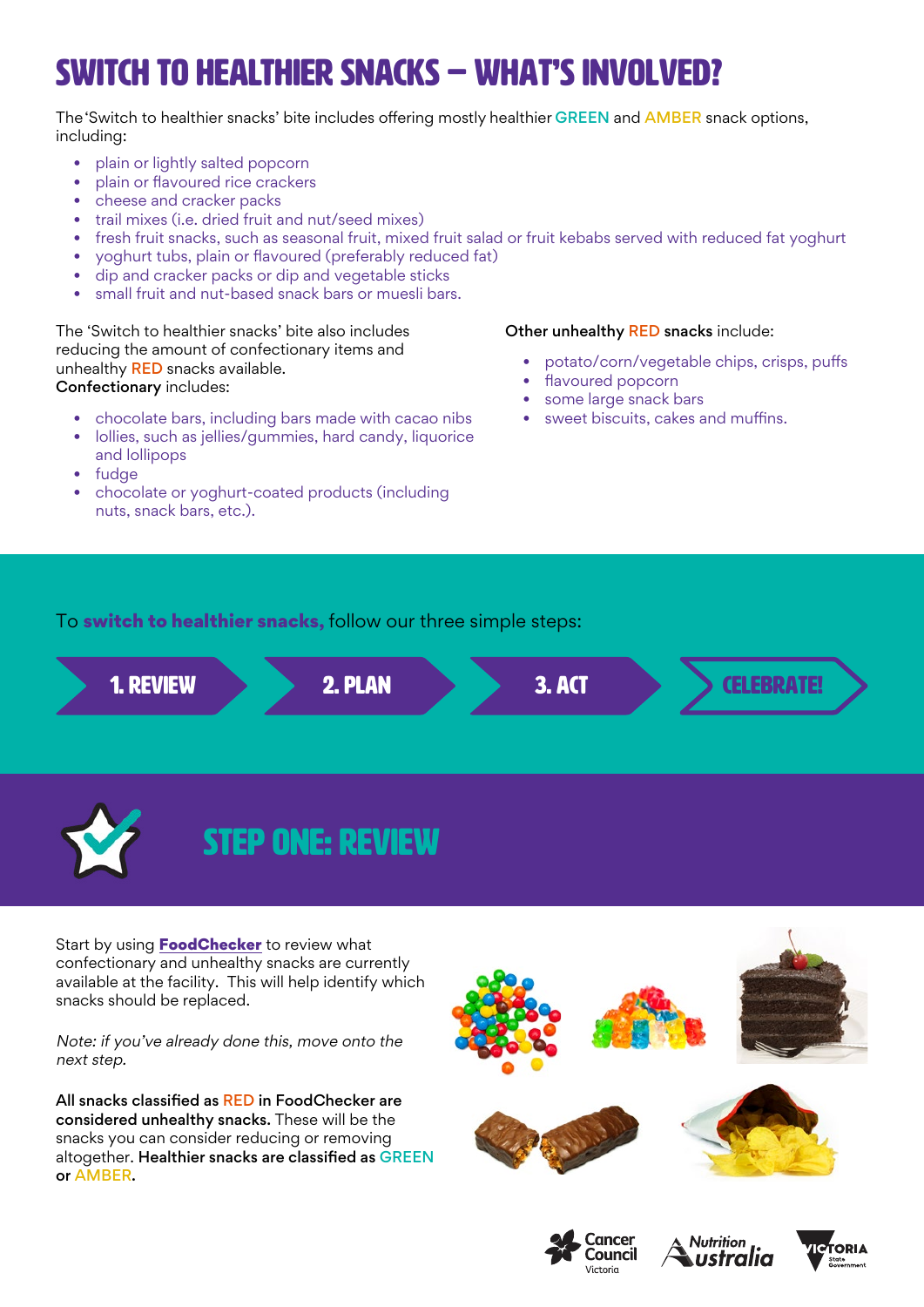

### STEP two: plan

Now you know what you have, decide how you will make your changes.

Choose from many healthier GREEN and AMBER snack options that can be included in the facility's food service.

Use **[FoodChecker](https://foodchecker.heas.health.vic.gov.au/)** to find healthier GREEN and AMBER snacks to replace some of the unhealthy options search or assess products in the category 'sweet snacks' or 'savoury snacks'.



You also need to learn how the snacks are purchased. Find out where the facility's food service purchases its snacks from for the café or kiosk and/or vending machines. It could be:

- a local distributor or wholesaler
- a local supermarket or milk bar
- a vending machine supplier.

Once you know where the facility purchases its snacks from, contact the supplier to discuss and determine GREEN and AMBER snack options the facility can purchase.

### TIP:

If there is a contract or agreement in place, discuss with the supplier what flexibility there is and how GREEN and AMBER options could be included in the existing contract.

If the facility uses a vending machine supplier, the good news is they are generally open to modifying the types of snacks in their machines to offer mainly healthier options, as well as removing branding associated with their unhealthy RED options and promoting their healthier GREEN options instead.

If the contract is set, you might need to wait to influence the contract when it comes time for renewal. Or consider using a different supplier that can offer the GREEN and AMBER snacks you want.







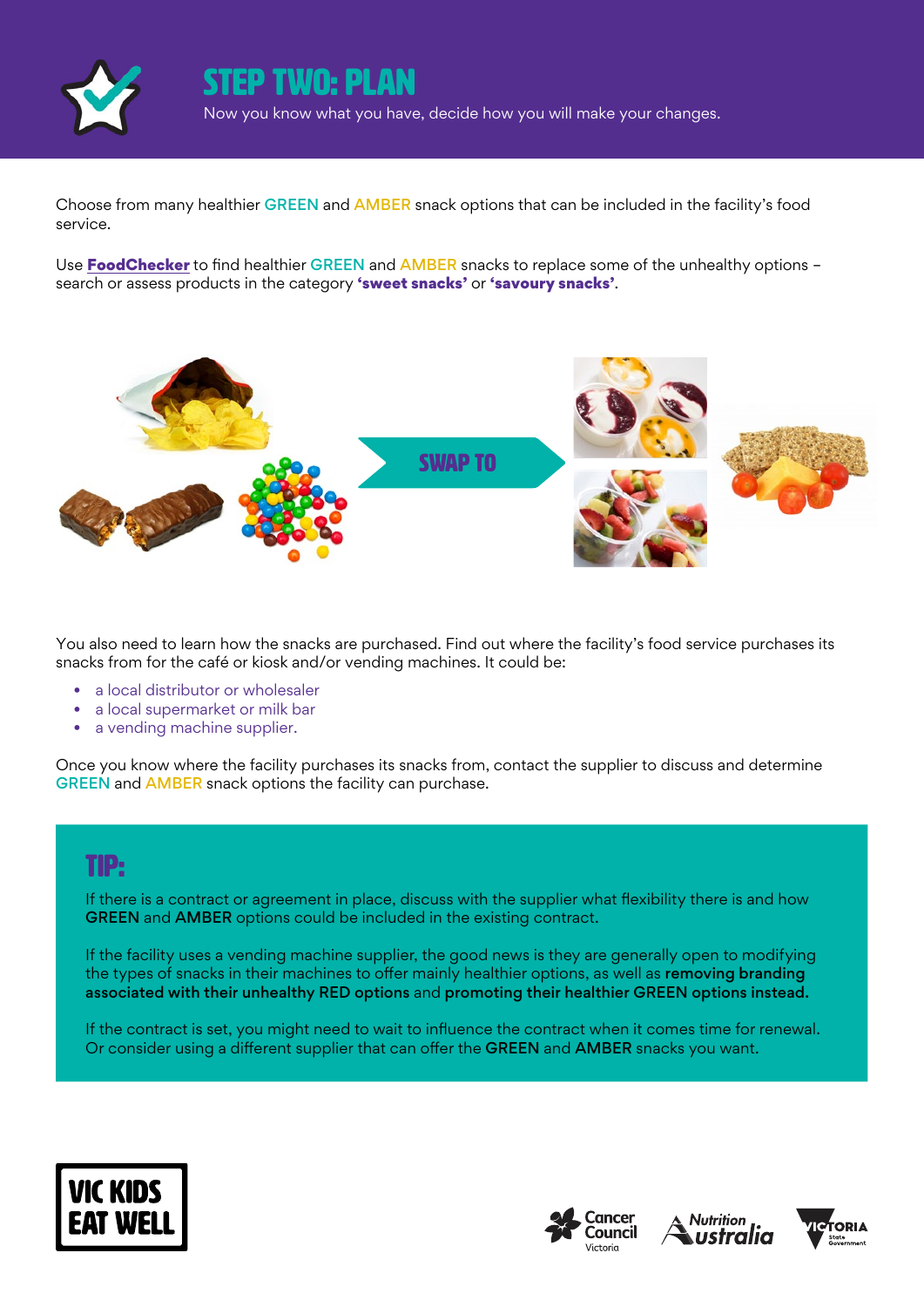# Preparing for change

There are different ways to introduce changes and make improvements to the snacks in a facility's food service. You can make changes all at once or use a gradual approach:

All at once involves making the changes overnight or all in one go. This is a quick way to drastically improve the healthiness of the packaged snack offerings and works best if there are only a few changes to make.

A gradual approach involves making changes gradually over time. This option gives customers more time to get used to the changes and an opportunity to try alternative snacks before less healthy snacks are removed. It is often the more readily accepted option if you need to make lots of changes to the snacks available.

### TIP:

There are three ways you can take a gradual approach:

- 1. Introduce some new GREEN and AMBER options first, before making change to the RED options.
- 2. Replace the least popular RED snacks first, then work on replacing the best sellers second.
- 3. Sell down your stock of RED snacks and don't order more once you sell out. As they sell out replace with GREEN and AMBER products.



## STEP THREE: ACT

Now you've done all the groundwork, it's time to put it into action.

### Here's a great example of switching up the snacks.

Vic Kids' Leisure Centre reviewed the snacks on their kiosk menu and found that they had eight out of 10 snacks available that were unhealthy (unhealthy snacks are highlighted in RED, healthy snacks are highlighted in GREEN and AMBER). Next, they identified healthier options they could make available on their kiosk menu. Vic Kids' Leisure Centre decided to remove or replace the unhealthy snacks as follows:

| <b>Snacks menu</b><br><b>BEFORE</b> small bite       | Price<br>\$) |
|------------------------------------------------------|--------------|
| Corn chips - nacho<br>cheese                         | 3.50         |
| Potato chips - salt and<br>vinegar                   | 3.50         |
| Pretzels                                             | 3.00         |
| Dip and cracker pack -<br>tzatziki and rice crackers | 3.50         |
| <b>Trail</b> mix                                     | 3.50         |
| Chocolate bar - caramel                              | 2.00         |
| Chocolate bar - mint                                 | 2.00         |
| Bag of jelly snakes                                  | 3.00         |
| Bag of party mix lollies                             | 3.00         |
| Yoghurt-coated fruit and<br>nut bar                  | 2.50         |

| <b>Snacks menu</b><br><b>AFTER small bite</b>               | Price<br>$($)$ |
|-------------------------------------------------------------|----------------|
| Popcorn - lightly salted                                    | 3.50           |
| Potato chips - salt and<br>vinegar                          | 3.50           |
| Veggie sticks and dip -<br>carrot and celery with<br>hummus | 3.00           |
| Dip and cracker pack -<br>tzatziki and rice crackers        | 3.50           |
| Cheese and cracker pack                                     | 3.50           |
| Trail mix                                                   | 3.50           |
| Lightly salted almonds                                      | 2.00           |
| Chocolate bar - caramel                                     | 2.00           |
| Bag of jelly snakes                                         | 3.00           |
| Apricot oat bar 30g                                         | 3.00           |







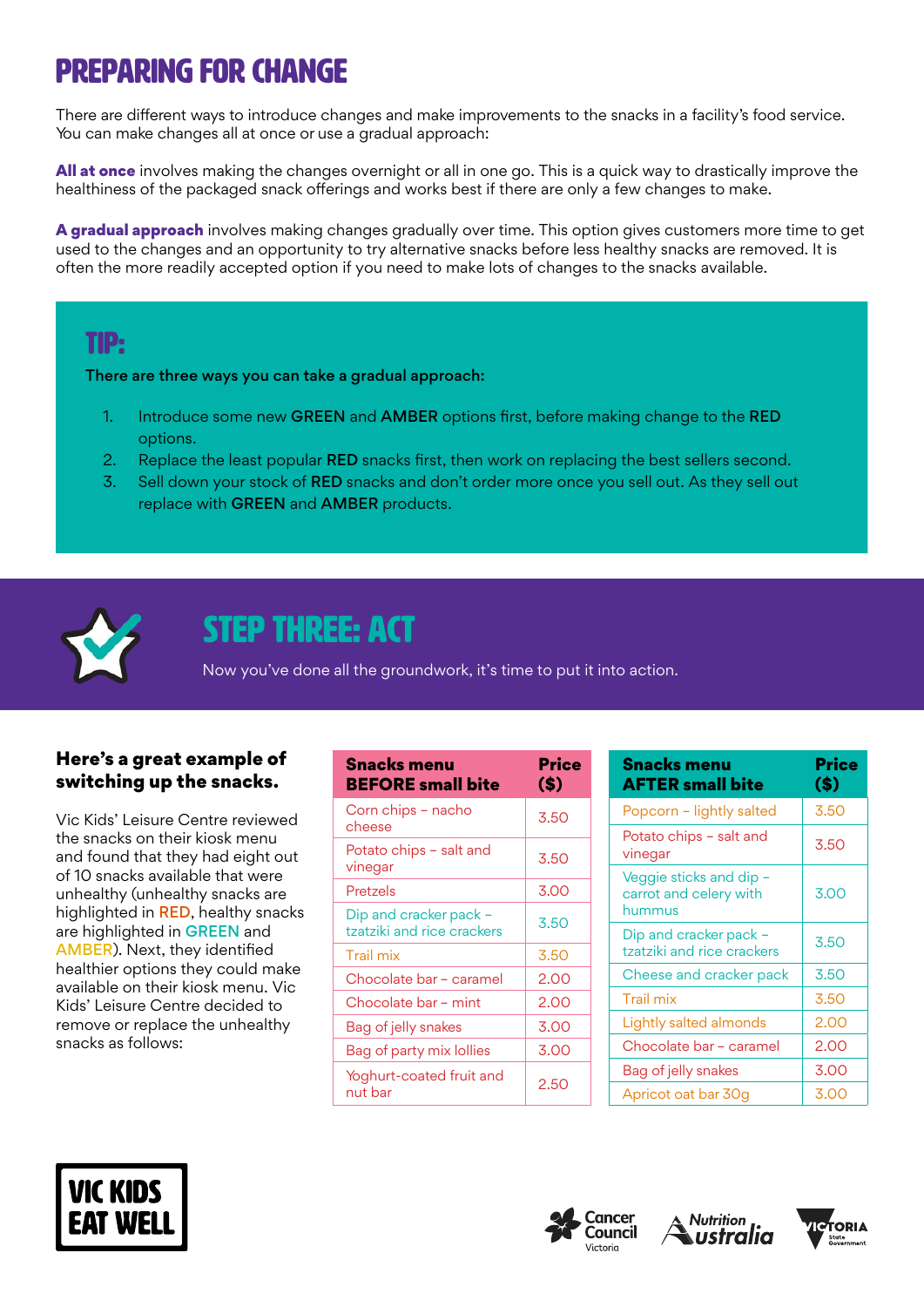# SUPPORTING SUCCESS

Think about the ways you can promote your new healthy options through the way they are placed, priced and promoted. You are more likely to have success by:

- Placing the GREEN and AMBER options at eye level on your counters and moving the RED options to less prominent areas.
- Promoting the GREEN snacks in meal deals together with healthier drink options e.g. fruit salad cup and water for \$5.
- Pricing GREEN and AMBER snack options competitively so they are the cheaper choice e.g. lowering the price of GREEN options or increasing the price of RED options.

Remember, this is just one of the 'bites' you can do to switch up the snacks. Check out 'Keep confectionary [and unhealthy snacks out of sight'](https://www.vickidseatwell.health.vic.gov.au/resources) or ['Switch to healthier ice creams'](https://www.vickidseatwell.health.vic.gov.au/resources) for how to provide and promote other healthier snack options in the facility.